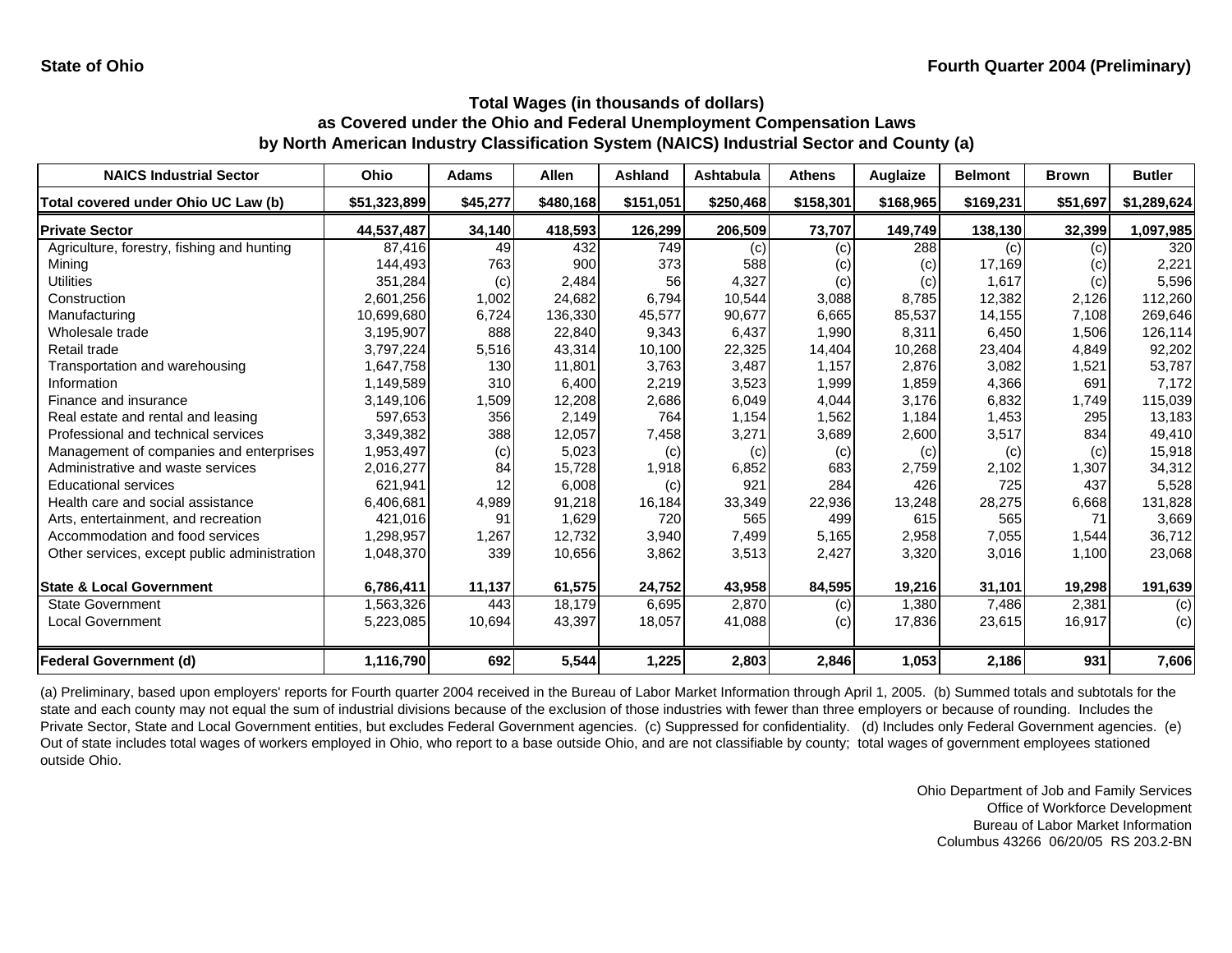| <b>NAICS Industrial Sector</b>               | Carroll  | Champaign | <b>Clark</b> | <b>Clermont</b> | <b>Clinton</b> | Columbiana | <b>Coshocton</b> | Crawford  | Cuyahoga    | <b>Darke</b> |
|----------------------------------------------|----------|-----------|--------------|-----------------|----------------|------------|------------------|-----------|-------------|--------------|
| Total covered under Ohio UC Law (b)          | \$36,201 | \$91,867  | \$412,919    | \$495,043       | \$226,970      | \$235,946  | \$96,359         | \$119,920 | \$8,309,058 | \$143,797    |
| <b>Private Sector</b>                        | 28,839   | 74,964    | 347,437      | 428,016         | 199,999        | 197,031    | 84,341           | 102,498   | 7,367,244   | 126,422      |
| Agriculture, forestry, fishing and hunting   | 115      | 925       | 3,564        | (c)             | 94             | 697        | 518              | 770       | 2,020       | 4,322        |
| Minina                                       | 78       | (c)       | (c)          | (c)             | (c)            | 1,662      | 1,890            | (c)       | 4,547       | (c)          |
| Utilities                                    | (c)      | (c)       | 2,335        | 10,246          | (c)            | 1,073      | 7,305            | (c)       | 25,955      | (c)          |
| Construction                                 | 2,199    | 2,542     | 17,180       | 32,454          | 2,699          | 10,418     | 2,401            | 4,932     | 330,991     | 11,661       |
| Manufacturing                                | 10,376   | 42,800    | 91,524       | 115,516         | 48,937         | 63,892     | 37,369           | 50,669    | ,265,275    | 45,107       |
| Wholesale trade                              | 1,324    | 2,281     | 18,565       | 31,814          | 6,844          | 11,351     | 1,480            | 4,692     | 618,464     | 8,311        |
| Retail trade                                 | 3,837    | 6,488     | 35,786       | 53,027          | 9,751          | 21,407     | 5,750            | 7,040     | 472,874     | 11,373       |
| Transportation and warehousing               | 1,852    | 919       | 22,549       | 6,125           | 93,616         | 13,585     | 2,851            | 1,632     | 253,595     | 8,480        |
| Information                                  | 1,120    | 917       | 1.776        | 19,325          | 2,325          | 1,450      | 819              | 646       | 234,052     | 820          |
| Finance and insurance                        | 872      | 2,502     | 15,500       | 39,529          | 6,369          | 8,221      | 2,021            | 5,680     | 876,078     | 5,719        |
| Real estate and rental and leasing           | 153      | 595       | 3,170        | 5,998           | 1,460          | 1,146      | 335              | 355       | 138,153     | 1,057        |
| Professional and technical services          | 500      | 1,083     | 9,405        | 26,158          | 2,044          | 5,200      | 1,329            | 4,646     | 713,029     | 5,374        |
| Management of companies and enterprises      | (c)      | (c)       | (c)          | 3,101           | 2,524          | 565        | 393              | (c)       | 312,597     | (c)          |
| Administrative and waste services            | 507      | 973       | 6,288        | 11,590          | 5,980          | 7,952      | 3,019            | 896       | 355,834     | 4,003        |
| <b>Educational services</b>                  | (c)      | (c)       | 6,652        | 2,718           | (c)            | 415        | 120              | (c)       | 169,572     | (c)          |
| Health care and social assistance            | 2,959    | 6,570     | 75,194       | 41,044          | 9,597          | 36,161     | 12,612           | 14,447    | 1,108,753   | 13,884       |
| Arts, entertainment, and recreation          | 178      | 321       | 1,676        | 2,687           | 242            | 609        | 829              | 335       | 139,429     | 456          |
| Accommodation and food services              | 1,252    | 2,558     | 13,311       | 14,786          | 3,199          | 6,057      | 1,793            | 2,444     | 182,528     | 2,425        |
| Other services, except public administration | 1,027    | 1,417     | 13,339       | 11,623          | 1,729          | 5,170      | 1,508            | 1,530     | 163,498     | 2,660        |
| <b>State &amp; Local Government</b>          | 7,363    | 16,903    | 65,481       | 67,027          | 26,971         | 38,915     | 12,018           | 17,422    | 941,814     | 17,375       |
| <b>State Government</b>                      | 339      | 618       | 4,487        | 5,469           | 1,616          | 3,473      | 549              | 1,349     | 70,832      | 486          |
| <b>Local Government</b>                      | 7,024    | 16,285    | 60,994       | 61,558          | 25,355         | 35,442     | 11,470           | 16,073    | 870,982     | 16,889       |
| <b>Federal Government (d)</b>                | 494      | 837       | 7,645        | 3,898           | 2,041          | 7,142      | 1,145            | 865       | 255,167     | 1,277        |

(a) Preliminary, based upon employers' reports for Fourth quarter 2004 received in the Bureau of Labor Market Information through April 1, 2005. (b) Summed totals and subtotals for the state and each county may not equal the sum of industrial divisions because of the exclusion of those industries with fewer than three employers or because of rounding. Includes the Private Sector, State and Local Government entities, but excludes Federal Government agencies. (c) Suppressed for confidentiality. (d) Includes only Federal Government agencies. (e) Out of state includes total wages of workers employed in Ohio, who report to a base outside Ohio, and are not classifiable by county; total wages of government employees stationed outside Ohio.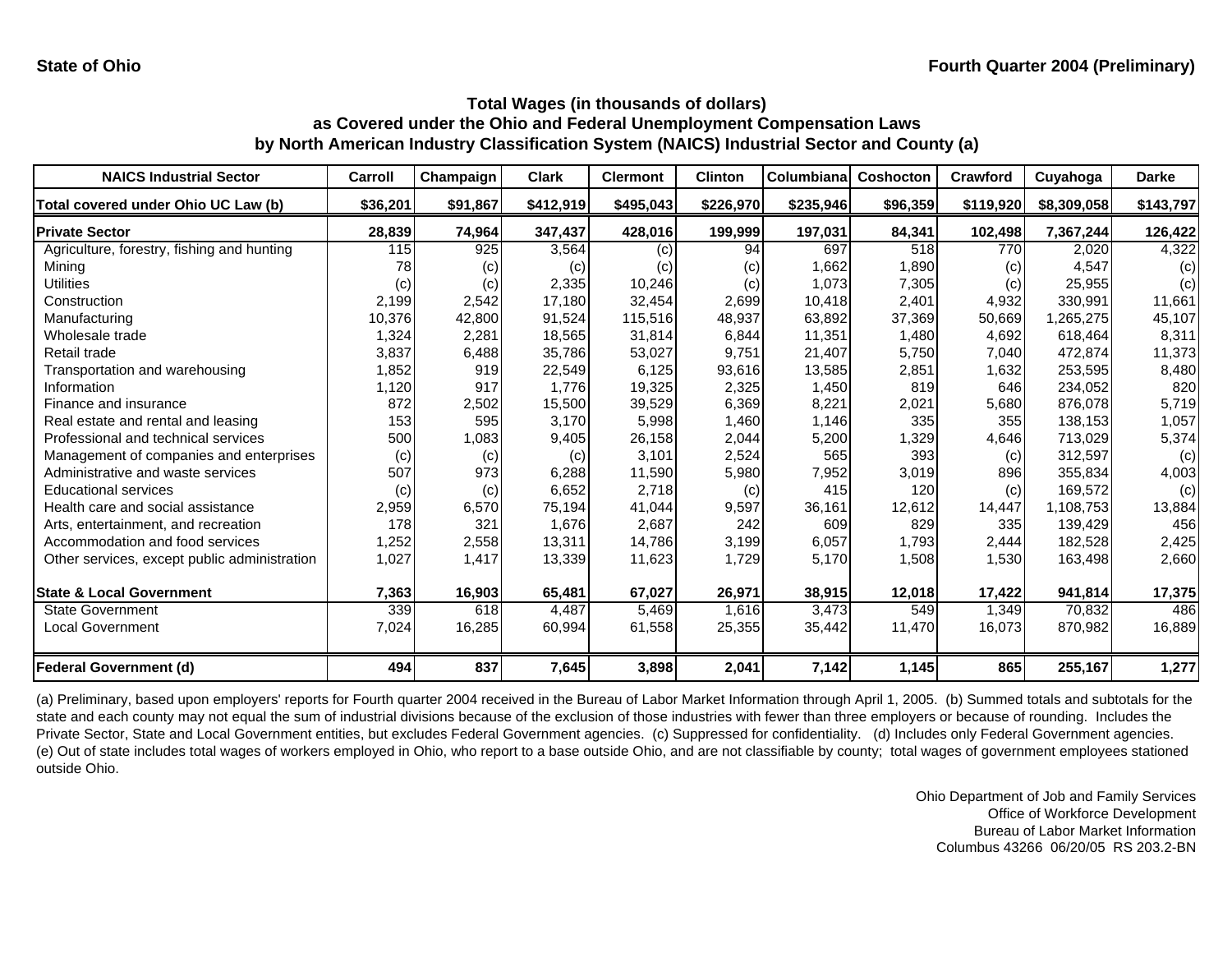| <b>NAICS Industrial Sector</b>               | <b>Defiance</b>   | <b>Delaware</b> | Erie      | <b>Fairfield</b> | <b>Fayette</b> | <b>Franklin</b> | <b>Fulton</b> | Gallia    | Geauga    | Greene    |
|----------------------------------------------|-------------------|-----------------|-----------|------------------|----------------|-----------------|---------------|-----------|-----------|-----------|
| Total covered under Ohio UC Law (b)          | \$164,500         | \$557,503       | \$328,325 | \$288,106        | \$83,467       | \$7,150,357     | \$177,847     | \$106,325 | \$301,705 | \$454,691 |
| <b>Private Sector</b>                        | 147,384           | 499,223         | 277,041   | 213,981          | 70,020         | 6,081,548       | 158,857       | 88,861    | 266,589   | 361,565   |
| Agriculture, forestry, fishing and hunting   | 162               | 1,695           | 1,402     | (c)              | 327            | 2,804           | 1,438         | 270       | 1,975     | 504       |
| Mining                                       | $\left( c\right)$ | 1,334           | 1,888     | (c)              | (c)            | 3,002           | (c)           | (c)       | (c)       | (c)       |
| <b>Utilities</b>                             | (c)               | (c)             | (c)       | 2,103            | (c)            | 40,453          | (c)           | 12,704    | (c)       | (c)       |
| Construction                                 | 5,121             | 33,622          | 12,590    | 21,108           | 2,976          | 357,622         | 10,670        | 4,100     | 25,948    | 19,061    |
| Manufacturing                                | 83,584            | 67,034          | 107,451   | 52,328           | 26,802         | 597,917         | 96,408        | 8,952     | 102,489   | 46,439    |
| Wholesale trade                              | 4,173             | 28,868          | 17,932    | 7,986            | 5,882          | 422,871         | 7,915         | 1,355     | 22,447    | 16,421    |
| Retail trade                                 | 13,518            | 48,164          | 26,671    | 27,569           | 8,488          | 614,985         | 9,117         | 8,601     | 19,866    | 48,196    |
| Transportation and warehousing               | 3,029             | 20,467          | 7,465     | 4,292            | 6,918          | 324,209         | 2,731         | 2,938     | 5,243     | 5,001     |
| Information                                  | 2,341             | 4,120           | 3,741     | 2,231            | 534            | 242,493         | 1,702         | 998       | 1.777     | 14,949    |
| Finance and insurance                        | 6,242             | 99,322          | 7,335     | 7,510            | 2,757          | 677,932         | 4,340         | 4,896     | 8,561     | 20,800    |
| Real estate and rental and leasing           | 451               | 5,158           | 2,209     | 3.047            | 763            | 122,066         | 683           | 418       | 2.141     | 2,654     |
| Professional and technical services          | 2,703             | 79,618          | 10,317    | 10,665           | 786            | 671,698         | 2,654         | 430       | 11,047    | 91,179    |
| Management of companies and enterprises      | 1,094             | (c)             | 807       | 1,183            | (c)            | 341,651         | (c)           | (c)       | 3,621     | 2,326     |
| Administrative and waste services            | 1,842             | 11,590          | 5,970     | 19,321           | 911            | 364,721         | 2,872         | 2,118     | 14,959    | 13,168    |
| <b>Educational services</b>                  | 1,711             | 7,860           | (c)       | 1,574            | (c)            | 71,645          | (c)           | (c)       | 3,959     | 13,938    |
| Health care and social assistance            | 15,052            | 35,101          | 39,271    | 31,754           | 8,397          | 782,593         | 11,921        | 33,457    | 26,119    | 41,717    |
| Arts, entertainment, and recreation          | 373               | 9,897           | 11,660    | 1,126            | 265            | 38,132          | 1,031         | 102       | 2,359     | 2,501     |
| Accommodation and food services              | 3,132             | 21,255          | 13,082    | 11,247           | 2,785          | 216,549         | 2,326         | 2,387     | 6,536     | 15,212    |
| Other services, except public administration | 2,614             | 7,888           | 4,610     | 8,247            | 1,134          | 188,203         | 1,863         | 1,902     | 6,207     | 5,632     |
| <b>State &amp; Local Government</b>          | 17,115            | 58,280          | 51,284    | 74,124           | 13,446         | 1,068,808       | 18,990        | 17,464    | 35,116    | 93,126    |
| <b>State Government</b>                      | 1,402             | 11,019          | 11,573    | 7,266            | 572            | 538,218         | 1,904         | (c)       | 2,127     | (c)       |
| Local Government                             | 15,714            | 47,261          | 39,711    | 66,858           | 12,874         | 530,590         | 17,086        | (c)       | 32,989    | (c)       |
| <b>Federal Government (d)</b>                | 1,251             | 2,907           | 2,892     | 3,094            | 679            | 164,727         | 1,100         | 926       | 1,549     | 178,182   |

(a) Preliminary, based upon employers' reports for Fourth quarter 2004 received in the Bureau of Labor Market Information through April 1, 2005. (b) Summed totals and subtotals for the state and each county may not equal the sum of industrial divisions because of the exclusion of those industries with fewer than three employers or because of rounding. Includes the Private Sector, State and Local Government entities, but excludes Federal Government agencies. (c) Suppressed for confidentiality. (d) Includes only Federal Government agencies. (e) Out of state includes total wages of workers employed in Ohio, who report to a base outside Ohio, and are not classifiable by county; total wages of government employees stationed outside Ohio.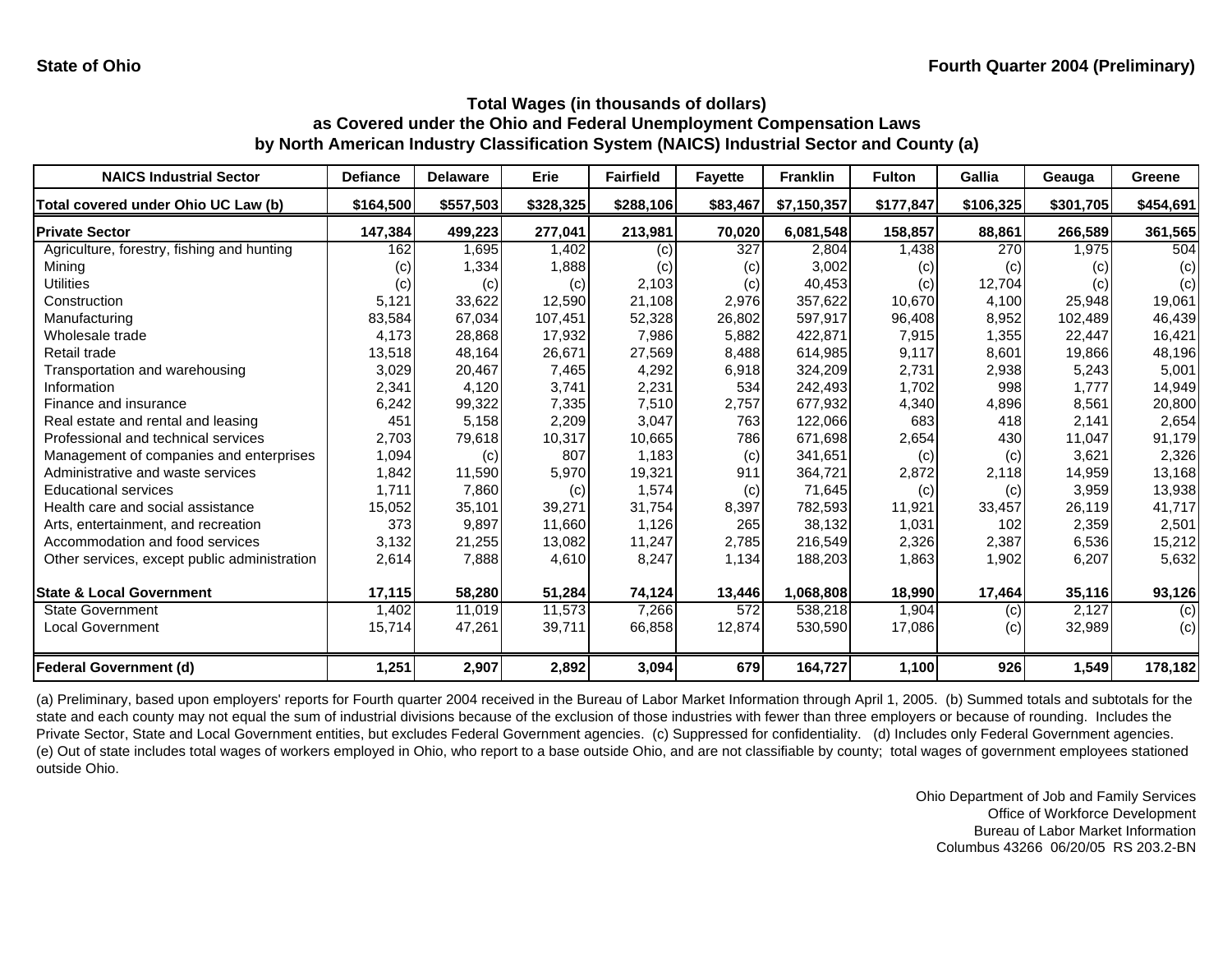| <b>NAICS Industrial Sector</b>               | <b>Guernsey</b> | <b>Hamilton</b> | <b>Hancock</b> | <b>Hardin</b> | <b>Harrison</b> | Henry     | Highland | <b>Hocking</b> | <b>Holmes</b> | <b>Huron</b> |
|----------------------------------------------|-----------------|-----------------|----------------|---------------|-----------------|-----------|----------|----------------|---------------|--------------|
| Total covered under Ohio UC Law (b)          | \$110,429       | \$6,050,487     | \$387,093      | \$65,463      | \$26,554        | \$101,748 | \$86,020 | \$49,329       | \$127,081     | \$204,140    |
| <b>Private Sector</b>                        | 87,040          | 5,523,637       | 356,307        | 53,747        | 21,026          | 85,302    | 65,826   | 33,687         | 113,902       | 180,225      |
| Agriculture, forestry, fishing and hunting   | (c)             | 1,249           | (c)            | 403           | 200             | 794       | 99       | 143            | 1,261         | 3,193        |
| Mining                                       | ,294            | 1,281           | (c)            | (c)           | 5,293           | (c)       | 1,288    | (c)            | 1,254         | (c)          |
| <b>Utilities</b>                             | 669             | 24,027          | 1,857          | 717           | (c)             | (c)       | 865      | (c)            | (c)           | (c)          |
| Construction                                 | 5,211           | 298,139         | 9,513          | 1,237         | 733             | 6,658     | 2,566    | 2,575          | 13,271        | 21,887       |
| Manufacturing                                | 26,735          | 944,315         | 145,988        | 24,650        | 6,069           | 45,556    | 27,892   | 12,115         | 47,377        | 84,054       |
| Wholesale trade                              | 3,216           | 443,342         | 13,736         | 2,959         | 1,225           | 2,729     | 1,377    | 1,156          | 7,021         | 6,997        |
| Retail trade                                 | 10,518          | 348,479         | 34,194         | 4,135         | 1,264           | 5,558     | 8,890    | 5,098          | 11,606        | 11,434       |
| Transportation and warehousing               | 4,029           | 130,677         | 15,878         | 1,015         | 529             | 5,733     | 1,777    | 685            | 4,413         | 8,703        |
| Information                                  | 1,448           | 155,624         | 4,319          | 558           | 191             | 1,164     | 3,196    | 430            | 542           | 2,234        |
| Finance and insurance                        | 2,266           | 379,957         | 8,810          | 1,391         | (c)             | 2,723     | 5,357    | 1,809          | 3,113         | 4,122        |
| Real estate and rental and leasing           | 577             | 86,662          | 3,054          | 322           | 370             | (c)       | 394      | 368            | 278           | 774          |
| Professional and technical services          | 2,762           | 579,561         | 7,731          | 616           | 378             | 661       | 989      | 514            | 2,466         | 5,491        |
| Management of companies and enterprises      | (c)             | 586.673         | 1,708          | (c)           | (c)             | (c)       | (c)      | (c)            | 690           | 1,441        |
| Administrative and waste services            | 2,927           | 284,721         | 17,843         | 301           | 166             | 1,031     | 876      | 591            | 5,955         | 2,102        |
| <b>Educational services</b>                  | 174             | 73,111          | 7,166          | (c)           | (c)             | 147       | (c)      | 236            | (c)           | (c)          |
| Health care and social assistance            | 18,262          | 831,035         | 38,687         | 5,418         | 3,323           | 7,550     | 6,674    | 3,612          | 9,125         | 18,067       |
| Arts, entertainment, and recreation          | 261             | 88,585          | 945            | 203           | 186             | (c)       | 20       | 321            | 236           | 474          |
| Accommodation and food services              | 4,250           | 137,438         | 9,181          | 1,851         | 291             | 1,167     | 2,549    | 1,987          | 3,247         | 4,384        |
| Other services, except public administration | 1,306           | 128,761         | 6,329          | 843           | 215             | 1,418     | 1,015    | 894            | 1,438         | 3,225        |
| <b>State &amp; Local Government</b>          | 23,389          | 526,850         | 30,786         | 11,716        | 5,528           | 16,446    | 20,194   | 15,642         | 13,179        | 23,915       |
| <b>State Government</b>                      | 9,597           | (c)             | 2,589          | 382           | 355             | 548       | 1,198    | 4,835          | 433           | 1,096        |
| <b>Local Government</b>                      | 13,792          | (c)             | 28,198         | 11,334        | 5,172           | 15,898    | 18,996   | 10,807         | 12,746        | 22,819       |
| <b>Federal Government (d)</b>                | 1,312           | 146,544         | 2,154          | 874           | 605             | 822       | 1,258    | 523            | 775           | 1,532        |

(a) Preliminary, based upon employers' reports for Fourth quarter 2004 received in the Bureau of Labor Market Information through April 1, 2005. (b) Summed totals and subtotals for the state and each county may not equal the sum of industrial divisions because of the exclusion of those industries with fewer than three employers or because of rounding. Includes the Private Sector, State and Local Government entities, but excludes Federal Government agencies. (c) Suppressed for confidentiality. (d) Includes only Federal Government agencies. (e) Out of state includes total wages of workers employed in Ohio, who report to a base outside Ohio, and are not classifiable by county; total wages of government employees stationed outside Ohio.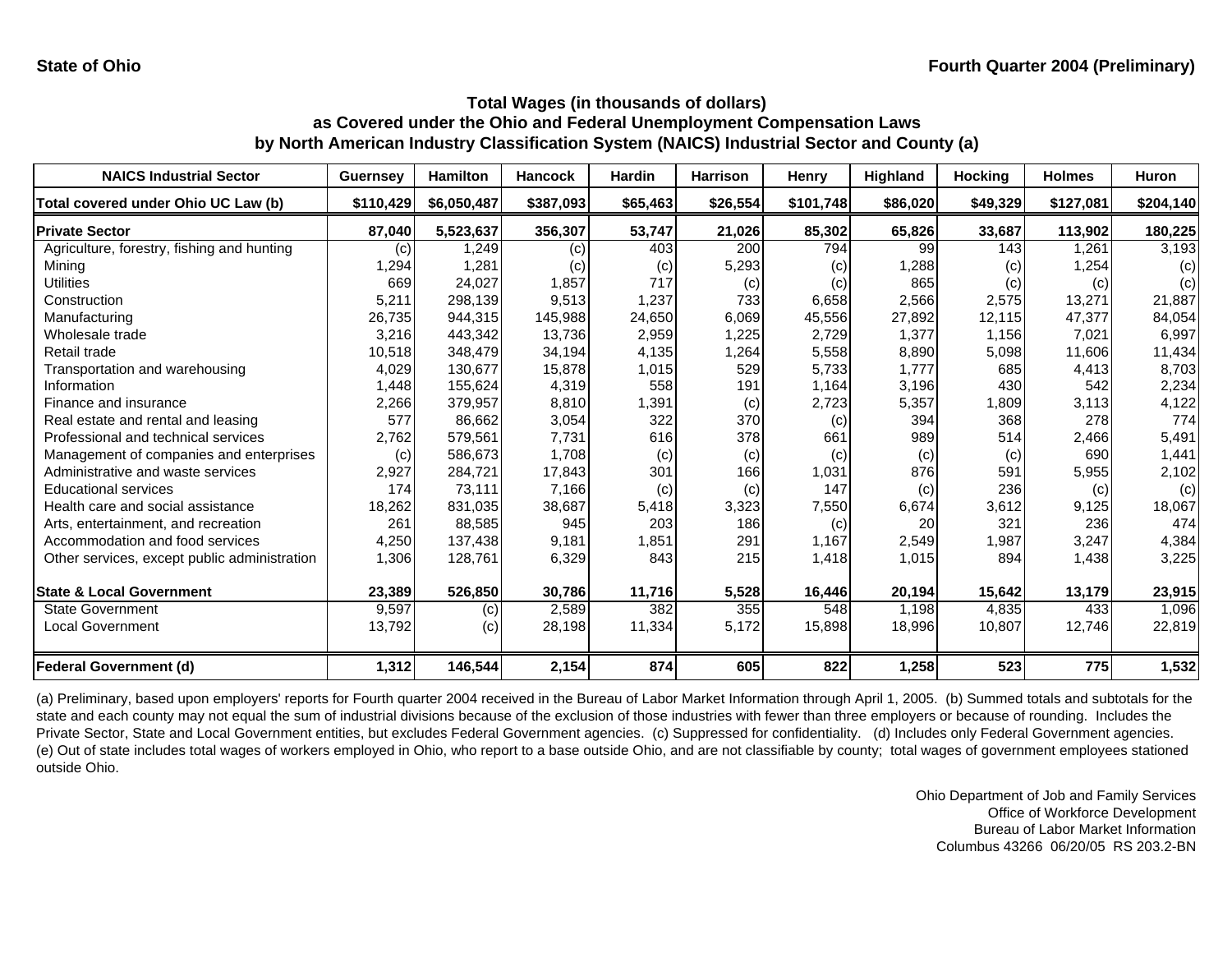| <b>NAICS Industrial Sector</b>               | <b>Jackson</b> | <b>Jefferson</b> | Knox      | Lake      | Lawrence | Licking   | Logan     | Lorain    | Lucas       | <b>Madison</b> |
|----------------------------------------------|----------------|------------------|-----------|-----------|----------|-----------|-----------|-----------|-------------|----------------|
| Total covered under Ohio UC Law (b)          | \$80,511       | \$197,566        | \$154,801 | \$882,991 | \$81,413 | \$448,345 | \$203,966 | \$921,837 | \$2,179,388 | \$125,651      |
| <b>Private Sector</b>                        | 67,281         | 169,404          | 129,883   | 768,531   | 57,635   | 378,596   | 185,392   | 777,858   | 1,861,464   | 94,668         |
| Agriculture, forestry, fishing and hunting   | 508            | (c)              | 380       | 5,686     | (c)      | 4,493     | 301       | 3,921     | 2,283       | 579            |
| Mining                                       | 2,006          | 1,007            | 1,178     | 3,124     | (c)      | 859       | (c)       | (c)       | 1,250       | (c)            |
| <b>Utilities</b>                             | 393            | 14,998           | 541       | 11,358    | 1,241    | 2,890     | 468       | (c)       | 13,488      | (c)            |
| Construction                                 | 4,071          | 13,513           | 8,316     | 48,878    | 6,827    | 31,153    | 5,490     | 59,128    | 131,760     | 4,162          |
| Manufacturing                                | 32,126         | 39,348           | 57,237    | 271.566   | 5,596    | 93,346    | 109,338   | 306.922   | 412.973     | 32,491         |
| Wholesale trade                              | 1,551          | 6,037            | 2,894     | 54,470    | 1,551    | 10,379    | 4,248     | 31,053    | 114,537     | 4,641          |
| Retail trade                                 | 7,299          | 17,634           | 11,108    | 86.773    | 11,439   | 52,715    | 9,918     | 74,367    | 159,668     | 15,974         |
| Transportation and warehousing               | 1,243          | 3,890            | 1,115     | 8.708     | 6,970    | 17,280    | 14,606    | 19,059    | 71,863      | 2,920          |
| Information                                  | 706            | 5,529            | 2,333     | 7,971     | 1,023    | 5,755     | 845       | 11,600    | 39,382      | 453            |
| Finance and insurance                        | 2,801          | 3,484            | 3,100     | 21,731    | 2,501    | 26,081    | 3,012     | 21,672    | 89,086      | 1,566          |
| Real estate and rental and leasing           | 400            | 1,405            | 711       | 8.481     | 276      | 7,276     | 1,092     | 5,895     | 23,867      | 552            |
| Professional and technical services          | 899            | 3,800            | 2,209     | 43.179    | 2,124    | 17,894    | 5,808     | 26,851    | 119,482     | 5,403          |
| Management of companies and enterprises      | 1,681          | (c)              | 622       | 20,156    | 505      | 16,982    | (c)       | 5,546     | 58,337      | 104            |
| Administrative and waste services            | 1,722          | 9,631            | 2,589     | 29,182    | 2,311    | 12,146    | 9,448     | 27,947    | 100,681     | 3,062          |
| <b>Educational services</b>                  | 98             | 3,798            | 10,584    | 7,630     | 152      | 9,616     | 129       | 18,486    | 22,005      | 238            |
| Health care and social assistance            | 6,411          | 35,941           | 17,793    | 90,441    | 10,219   | 45,517    | 13,844    | 117,588   | 384,297     | 18,194         |
| Arts, entertainment, and recreation          | 122            | 1,062            | 473       | 4,988     | 156      | 2,239     | 504       | 4.770     | 13,604      | 94             |
| Accommodation and food services              | 2,203          | 4,513            | 3,990     | 24,936    | 2,876    | 13,611    | 3,190     | 20,970    | 55,233      | 3,233          |
| Other services, except public administration | 1,042          | 3,680            | 2,712     | 19,271    | 1,499    | 8,365     | 2,751     | 15,888    | 47,668      | 987            |
| <b>State &amp; Local Government</b>          | 13,230         | 28,162           | 24,917    | 114,460   | 23,779   | 69,748    | 18,574    | 143,978   | 317,924     | 30,983         |
| <b>State Government</b>                      | 2,215          | 1,232            | (c)       | 1,688     | 2,619    | 10,701    | 980       | 15,684    | 103,418     | 16,963         |
| Local Government                             | 11,015         | 26,929           | (c)       | 112,772   | 21,160   | 59,048    | 17,594    | 128,295   | 214,506     | 14,020         |
| <b>Federal Government (d)</b>                | 854            | 2,841            | 1,225     | 6,425     | 1,488    | 6,467     | 1,817     | 26,574    | 28,889      | 986            |

(a) Preliminary, based upon employers' reports for Fourth quarter 2004 received in the Bureau of Labor Market Information through April 1, 2005. (b) Summed totals and subtotals for the state and each county may not equal the sum of industrial divisions because of the exclusion of those industries with fewer than three employers or because of rounding. Includes the Private Sector, State and Local Government entities, but excludes Federal Government agencies. (c) Suppressed for confidentiality. (d) Includes only Federal Government agencies. (e) Out of state includes total wages of workers employed in Ohio, who report to a base outside Ohio, and are not classifiable by county; total wages of government employees stationed outside Ohio.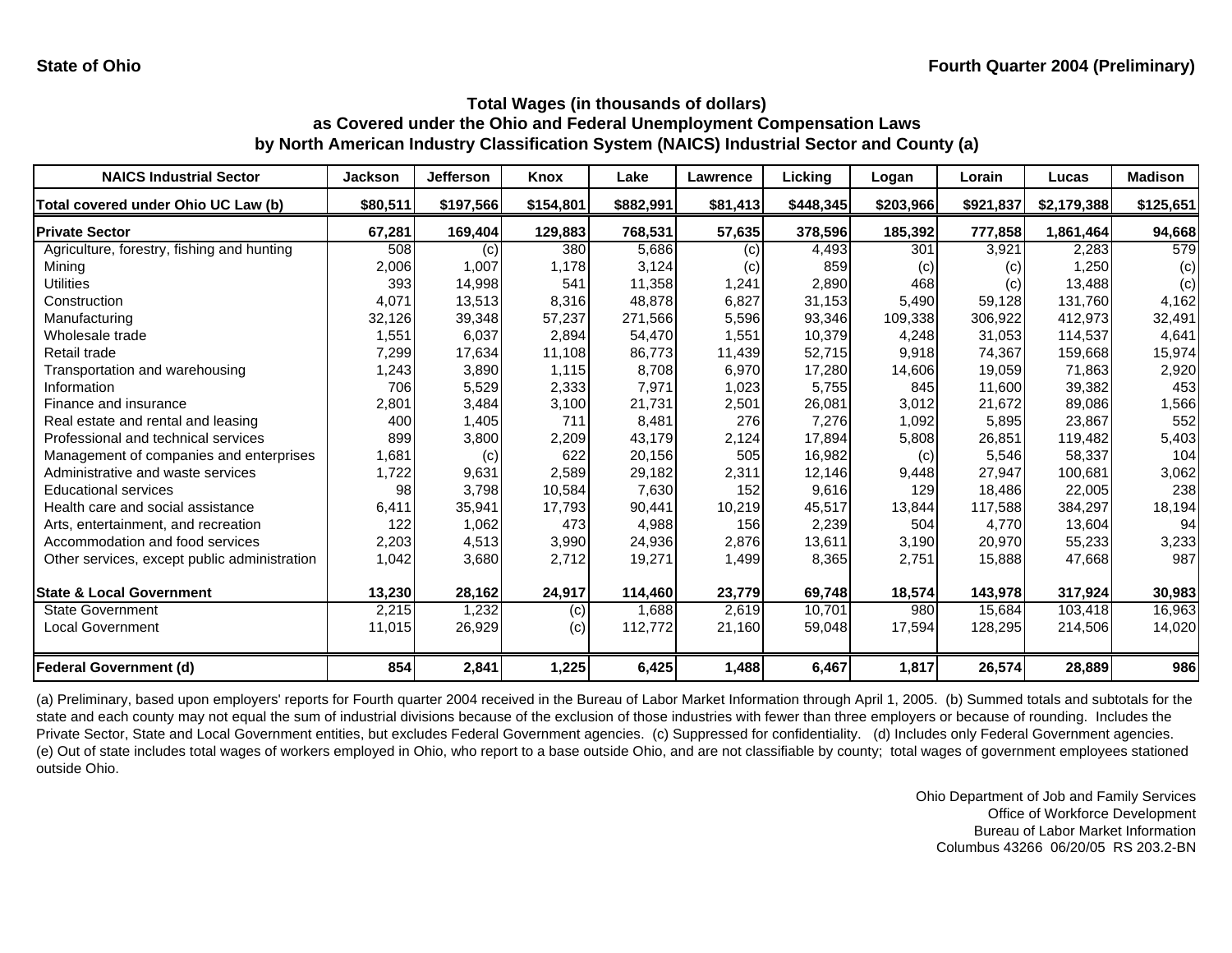| <b>NAICS Industrial Sector</b>               | Mahoning  | <b>Marion</b> | <b>Medina</b> | <b>Meigs</b> | <b>Mercer</b> | Miami     | <b>Monroe</b> | Montgomery  | Morgan   | <b>Morrow</b> |
|----------------------------------------------|-----------|---------------|---------------|--------------|---------------|-----------|---------------|-------------|----------|---------------|
| Total covered under Ohio UC Law (b)          | \$846,248 | \$225,898     | \$511,324     | \$21,298     | \$127,706     | \$365,870 | \$30,461      | \$2,828,206 | \$22,911 | \$41,337      |
| <b>Private Sector</b>                        | 715,601   | 173,074       | 447,144       | 14,158       | 106,771       | 319,743   | 24,626        | 2,519,861   | 17,889   | 28,530        |
| Agriculture, forestry, fishing and hunting   | 1,118     | 545           | 1,338         | 134          | 2,198         | 330       | 59            | 4,057       | (c)      | 146           |
| Mining                                       | 3,582     | (c)           | (c)           | 1,851        | (c)           | (c)       | 183           | (c)         | 1,004    | 279           |
| <b>Utilities</b>                             | 7,087     | (c)           | (c)           | 317          | (c)           | 1,716     | (c)           | (c)         | (c)      | (c)           |
| Construction                                 | 59,036    | 7,910         | 41.787        | 1,957        | 9,220         | 17,216    | 1,044         | 117,803     | 1,468    | 1,976         |
| Manufacturing                                | 103,337   | 69,753        | 106,072       | 1,087        | 43,799        | 121,408   | 12,597        | 579,866     | 5,018    | 13,197        |
| Wholesale trade                              | 49,770    | 5,487         | 36,611        | 267          | 6,504         | 32,868    | 944           | 128,510     | 768      | 710           |
| Retail trade                                 | 86,064    | 16,232        | 46,864        | 2,734        | 10,522        | 34,384    | 1,254         | 169,948     | 1,478    | 3,038         |
| Transportation and warehousing               | 28,924    | 5,090         | 24,555        | 258          | 8,773         | 7,292     | 921           | 92,681      | 47       | 1,086         |
| Information                                  | 19,493    | (c)           | 5,582         | (c)          | 1,185         | 2,700     | (c)           | 125,452     | 204      | 284           |
| Finance and insurance                        | 34,414    | 4,020         | 11,420        | 1,010        | 5,026         | 9,920     | 3,770         | 124,498     | 617      | 664           |
| Real estate and rental and leasing           | 8,640     | 3,249         | 3,422         | 35           | 691           | 2,543     | 19            | 32,132      | 12       | 118           |
| Professional and technical services          | 32,049    | 6,211         | 26,743        | 308          | 2,207         | 8,595     | 181           | 202,996     | 194      | 405           |
| Management of companies and enterprises      | 7,376     | 1,199         | 40,193        | (c)          | 291           | (c)       | (c)           | 151,999     | (c)      | (c)           |
| Administrative and waste services            | 39,457    | 4,977         | 28,748        | 174          | 1,501         | 11,995    | 1,752         | 117,022     | 90       | 329           |
| <b>Educational services</b>                  | 7,423     | 382           | 1,525         | (c)          | 193           | 1,007     | 210           | 52,511      | (c)      | (c)           |
| Health care and social assistance            | 178,086   | 23,788        | 47,601        | 2,453        | 8,168         | 38,065    | 756           | 453,706     | 1,648    | 4,038         |
| Arts, entertainment, and recreation          | 2,360     | 618           | 3,474         | 30           | 534           | 1,013     | 36            | 11,346      | 17       | 182           |
| Accommodation and food services              | 26,221    | 4,762         | 11,912        | 787          | 2,633         | 9,511     | 271           | 72,299      | 342      | 965           |
| Other services, except public administration | 21,165    | 5,066         | 8,067         | 430          | 3,129         | 6,343     | 265           | 65,697      | 174      | 397           |
| <b>State &amp; Local Government</b>          | 130,647   | 52,824        | 64,180        | 7,140        | 20,935        | 46,127    | 5,836         | 308,345     | 5,022    | 12,808        |
| <b>State Government</b>                      | 35,080    | 15,063        | 1,970         | 434          | 2,105         | 1,673     | 384           | 24,867      | 607      | 1,023         |
| <b>Local Government</b>                      | 95,568    | 37,761        | 62,210        | 6,706        | 18,830        | 44,455    | 5,451         | 283,478     | 4,415    | 11,785        |
| <b>Federal Government (d)</b>                | 18,382    | 1,852         | 4,114         | 775          | 1,100         | 2,586     | 489           | 68,258      | 407      | 566           |

(a) Preliminary, based upon employers' reports for Fourth quarter 2004 received in the Bureau of Labor Market Information through April 1, 2005. (b) Summed totals and subtotals for the state and each county may not equal the sum of industrial divisions because of the exclusion of those industries with fewer than three employers or because of rounding. Includes the Private Sector, State and Local Government entities, but excludes Federal Government agencies. (c) Suppressed for confidentiality. (d) Includes only Federal Government agencies. (e) Out of state includes total wages of workers employed in Ohio, who report to a base outside Ohio, and are not classifiable by county; total wages of government employees stationed outside Ohio.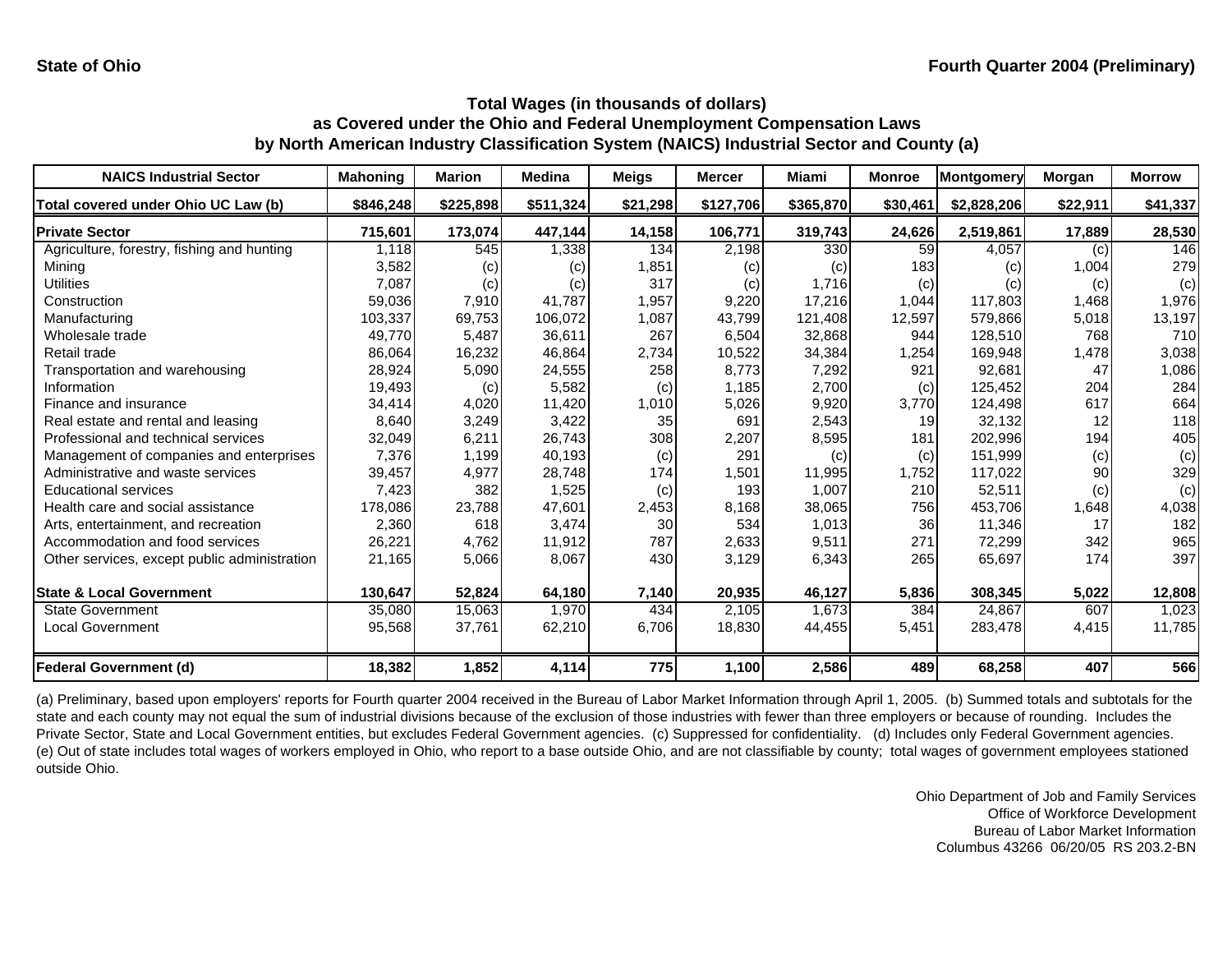| <b>NAICS Industrial Sector</b>               | <b>Muskingum</b> | <b>Noble</b> | <b>Ottawa</b> | <b>Paulding</b> | <b>Perry</b> | <b>Pickaway</b> | <b>Pike</b> | Portage   | <b>Preble</b> | <b>Putnam</b> |
|----------------------------------------------|------------------|--------------|---------------|-----------------|--------------|-----------------|-------------|-----------|---------------|---------------|
| Total covered under Ohio UC Law (b)          | \$276,888        | \$23,318     | \$123,708     | \$38,138        | \$47,623     | \$126,146       | \$82,914    | \$469,535 | \$85,049      | \$80,584      |
| <b>Private Sector</b>                        | 235,115          | 14,284       | 104,729       | 28,678          | 35,197       | 83,590          | 69,803      | 344,346   | 69,758        | 67,522        |
| Agriculture, forestry, fishing and hunting   | 165              | (c)          | 829           | 3,205           | 99           | 691             | 359         | (c)       | 763           | 650           |
| Mining                                       | 3,606            | 1,259        | 3,370         | (c)             | 2,308        | (c)             | (c)         | 4,106     | (c)           | (c)           |
| <b>Utilities</b>                             | 3,071            | 137          | (c)           | (c)             | 489          | (c)             | (c)         | (c)       | (c)           | (c)           |
| Construction                                 | 11,766           | 703          | 4,884         | 1.111           | 7,408        | 7,312           | 3,286       | 22,379    | 3,583         | 10,119        |
| Manufacturing                                | 58,953           | 5,959        | 28,237        | 12,983          | 10,601       | 35,895          | 42,357      | 137,769   | 38,552        | 30,385        |
| Wholesale trade                              | 12,066           | 563          | 2,728         | 2,028           | 521          | 3,479           | 672         | 31.715    | 3,411         | 2,223         |
| Retail trade                                 | 35,868           | 1,406        | 9,491         | 2,670           | 2,915        | 8,518           | 4,923       | 34,352    | 5,773         | 5,658         |
| Transportation and warehousing               | 5,554            | 346          | 2,901         | 921             | 327          | 1,195           | 763         | 11,866    | 1,855         | 2,316         |
| Information                                  | 2,564            | 95           | 861           | 152             | 419          | 739             | 543         | 4,348     | 456           | 611           |
| Finance and insurance                        | 7,744            | 530          | 3,219         | 650             | 1,899        | 3,201           | 1,578       | 6,543     | 2,069         | 4,158         |
| Real estate and rental and leasing           | 1,877            | (c)          | 1,077         | 124             | 124          | 629             | 489         | 3,294     | 326           | 151           |
| Professional and technical services          | 5,526            | 204          | 1,647         | 478             | 1,027        | 1,848           | 1,664       | 17,263    | 1,128         | 1,219         |
| Management of companies and enterprises      | 3,686            | (c)          | (c)           | (c)             | (c)          | 1,336           | (c)         | 4,492     | (c)           | (c)           |
| Administrative and waste services            | 4,487            | 126          | 811           | 168             | 415          | 2,059           | 2,190       | 8,258     | 1,778         | 1,042         |
| <b>Educational services</b>                  | 4,144            | (c)          | (c)           | (c)             | (c)          | 21              | 133         | 4,583     | (c)           | (c)           |
| Health care and social assistance            | 57,808           | 2,135        | 10,587        | 2,151           | 4,768        | 11,595          | 7,032       | 25,743    | 5,538         | 5,526         |
| Arts, entertainment, and recreation          | 1,236            | (c)          | 3,152         | (c)             | 175          | 591             | 37          | 6,004     | 221           | 270           |
| Accommodation and food services              | 8,980            | 511          | 5,353         | 491             | 887          | 2,617           | 1,506       | 11,652    | 2,197         | 1,386         |
| Other services, except public administration | 6,016            | 149          | 2,586         | 702             | 580          | 1,326           | 649         | 9,122     | 1,357         | 1,147         |
| <b>State &amp; Local Government</b>          | 41,774           | 9,034        | 18,979        | 9,460           | 12,426       | 42,557          | 13,110      | 125,189   | 15,292        | 13,062        |
| <b>State Government</b>                      | 4,098            | (c)          | 2,145         | 301             | 532          | 18,810          | 759         | (c)       | 1,572         | 575           |
| <b>Local Government</b>                      | 37,676           | (c)          | 16,835        | 9,159           | 11,895       | 23,747          | 12,351      | (c)       | 13,719        | 12,487        |
| <b>Federal Government (d)</b>                | 3,545            | 270          | 1,890         | 510             | 743          | 1,018           | 794         | 3,485     | 884           | 785           |

(a) Preliminary, based upon employers' reports for Fourth quarter 2004 received in the Bureau of Labor Market Information through April 1, 2005. (b) Summed totals and subtotals for the state and each county may not equal the sum of industrial divisions because of the exclusion of those industries with fewer than three employers or because of rounding. Includes the Private Sector, State and Local Government entities, but excludes Federal Government agencies. (c) Suppressed for confidentiality. (d) Includes only Federal Government agencies. (e) Out of state includes total wages of workers employed in Ohio, who report to a base outside Ohio, and are not classifiable by county; total wages of government employees stationed outside Ohio.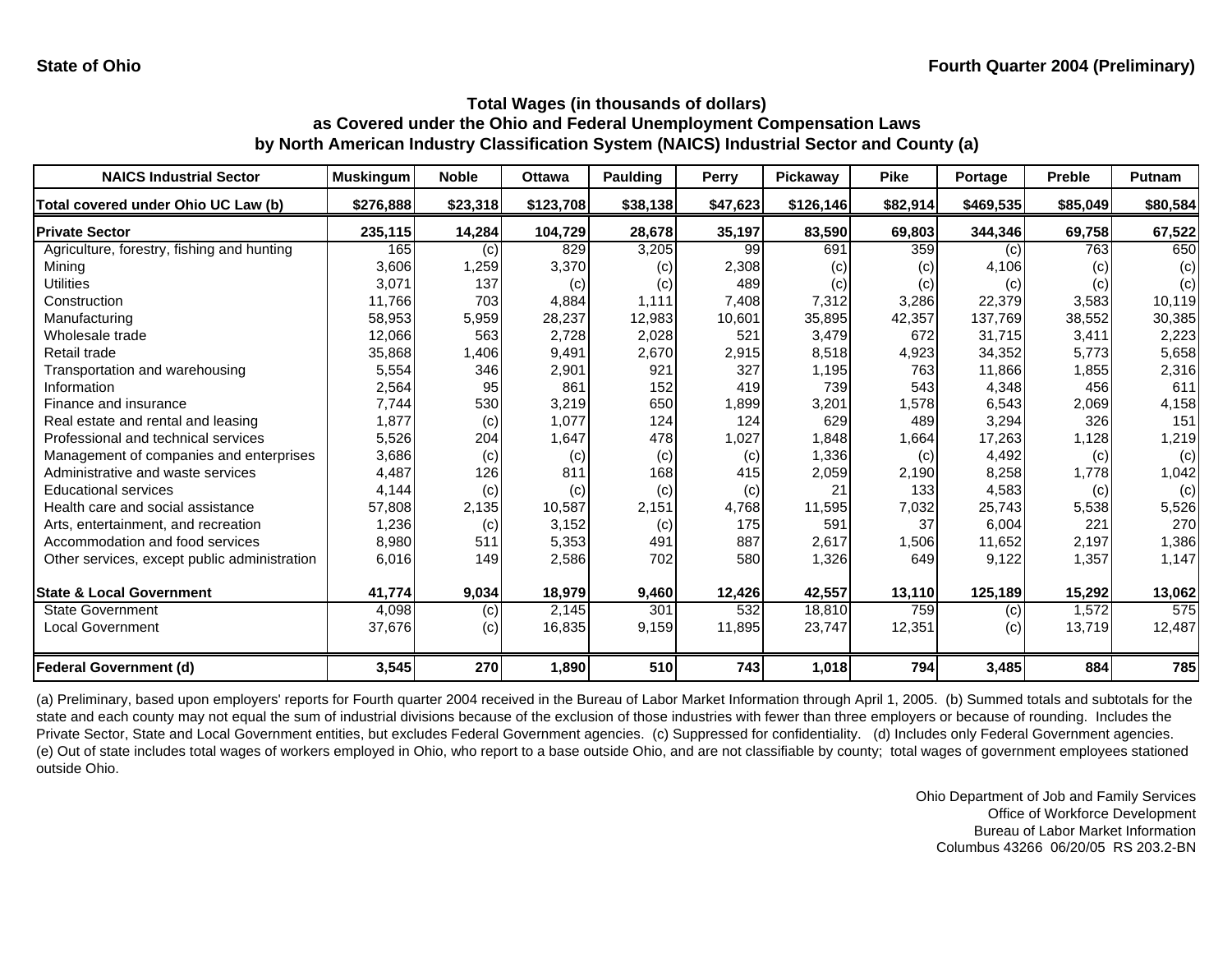| <b>NAICS Industrial Sector</b>               | <b>Richland</b> | <b>Ross</b> | <b>Sandusky</b> | <b>Scioto</b> | <b>Seneca</b> | <b>Shelby</b> | <b>Stark</b> | <b>Summit</b> | <b>Trumbull</b> | <b>Tuscarawas</b> |
|----------------------------------------------|-----------------|-------------|-----------------|---------------|---------------|---------------|--------------|---------------|-----------------|-------------------|
| Total covered under Ohio UC Law (b)          | \$514,857       | \$221,024   | \$218,106       | \$177,528     | \$161,292     | \$319,602     | \$1,408,231  | \$2,711,708   | \$806,953       | \$265,475         |
| <b>Private Sector</b>                        | 437,648         | 173,991     | 188,623         | 130,910       | 137,635       | 295,115       | 1,234,797    | 2,396,712     | 716,233         | 227,014           |
| Agriculture, forestry, fishing and hunting   | 656             | 283         | 903             | 330           | 602           | 330           | 1,578        | 1,279         | 315             | 1,488             |
| Mining                                       | 184             | 160         | (c)             | 190           | 1,865         | (c)           | 3,807        | 1,075         | 901             | 4,508             |
| <b>Utilities</b>                             | 2,642           | 2,649       | (c)             | 1,483         | 1,558         | (c)           | 10,036       | 42,462        | 2,294           | 931               |
| Construction                                 | 21,902          | 9,104       | 9,845           | 13,108        | 10,987        | 16,109        | 94,208       | 125,754       | 29,869          | 14,207            |
| Manufacturing                                | 187,394         | 60,963      | 96,268          | 19,898        | 50,971        | 192,356       | 350,730      | 509,924       | 364,108         | 80,740            |
| Wholesale trade                              | 19,251          | 5,897       | 6,474           | 2,767         | 5,287         | 17,497        | 89,778       | 181,925       | 27,730          | 11,964            |
| Retail trade                                 | 41,728          | 20,180      | 17,024          | 16,259        | 12,089        | 14,482        | 124,951      | 223,242       | 61,129          | 23,765            |
| Transportation and warehousing               | 11,483          | 4,700       | 2,866           | 3,760         | 2,645         | 7,665         | 24,928       | 83,130        | 25,150          | 9,538             |
| Information                                  | 14,189          | 5,853       | 2,124           | 1,866         | 1,778         | 2,624         | 18,992       | 49,035        | 6,960           | 3,921             |
| Finance and insurance                        | 11,072          | 4,350       | 4,780           | 4,956         | 7,270         | 2,990         | 61,145       | 119,919       | 18,501          | 6,747             |
| Real estate and rental and leasing           | 2,348           | 1,487       | 2,354           | 1,181         | 471           | 2,393         | 11,731       | 22,706        | 7,819           | 1,820             |
| Professional and technical services          | 10,605          | 2,462       | 2,786           | 3,960         | 2,896         | 4,640         | 51,536       | 167,588       | 14,893          | 8,121             |
| Management of companies and enterprises      | 1,492           | 1,929       | 1,427           | 449           | 3,360         | (c)           | 10,564       | 235,138       | 11,468          | 1,410             |
| Administrative and waste services            | 15,429          | 4,809       | 7,707           | 6,739         | 3,201         | 6,934         | 48.643       | 111.887       | 19,891          | 6,993             |
| <b>Educational services</b>                  | 1,728           | 597         | (c)             | 887           | 5,504         | 737           | 17,718       | 22,925        | 3,969           | 754               |
| Health care and social assistance            | 70,211          | 38,675      | 23,624          | 45,368        | 19,950        | 15,683        | 235,198      | 372,274       | 90,652          | 33,305            |
| Arts, entertainment, and recreation          | 1,789           | 507         | 1,277           | 191           | 524           | 228           | 7,479        | 15,322        | 3,169           | 889               |
| Accommodation and food services              | 13,148          | 6,821       | 4,333           | 5,390         | 3,802         | 4,009         | 39,130       | 63,343        | 16,959          | 9,068             |
| Other services, except public administration | 10,397          | 2,565       | 3,696           | 2,128         | 2,873         | 4,100         | 32,645       | 47,785        | 10,458          | 6,845             |
| <b>State &amp; Local Government</b>          | 77,209          | 47,033      | 29,483          | 46,617        | 23,657        | 24,487        | 173,434      | 314,996       | 90,721          | 38,460            |
| <b>State Government</b>                      | 19,235          | 20,765      | 2,274           | 17,808        | (c)           | 4,309         | 18,148       | 61,071        | 10,667          | 6,085             |
| <b>Local Government</b>                      | 57,973          | 26,268      | 27,209          | 28,809        | (c)           | 20,178        | 155,286      | 253,925       | 80,054          | 32,375            |
| <b>Federal Government (d)</b>                | 8,151           | 21,250      | 1,438           | 2,041         | 1,495         | 1,042         | 15,280       | 32,881        | 6,023           | 2,506             |

(a) Preliminary, based upon employers' reports for Fourth quarter 2004 received in the Bureau of Labor Market Information through April 1, 2005. (b) Summed totals and subtotals for the state and each county may not equal the sum of industrial divisions because of the exclusion of those industries with fewer than three employers or because of rounding. Includes the Private Sector, State and Local Government entities, but excludes Federal Government agencies. (c) Suppressed for confidentiality. (d) Includes only Federal Government agencies. (e) Out of state includes total wages of workers employed in Ohio, who report to a base outside Ohio, and are not classifiable by county; total wages of government employees stationed outside Ohio.